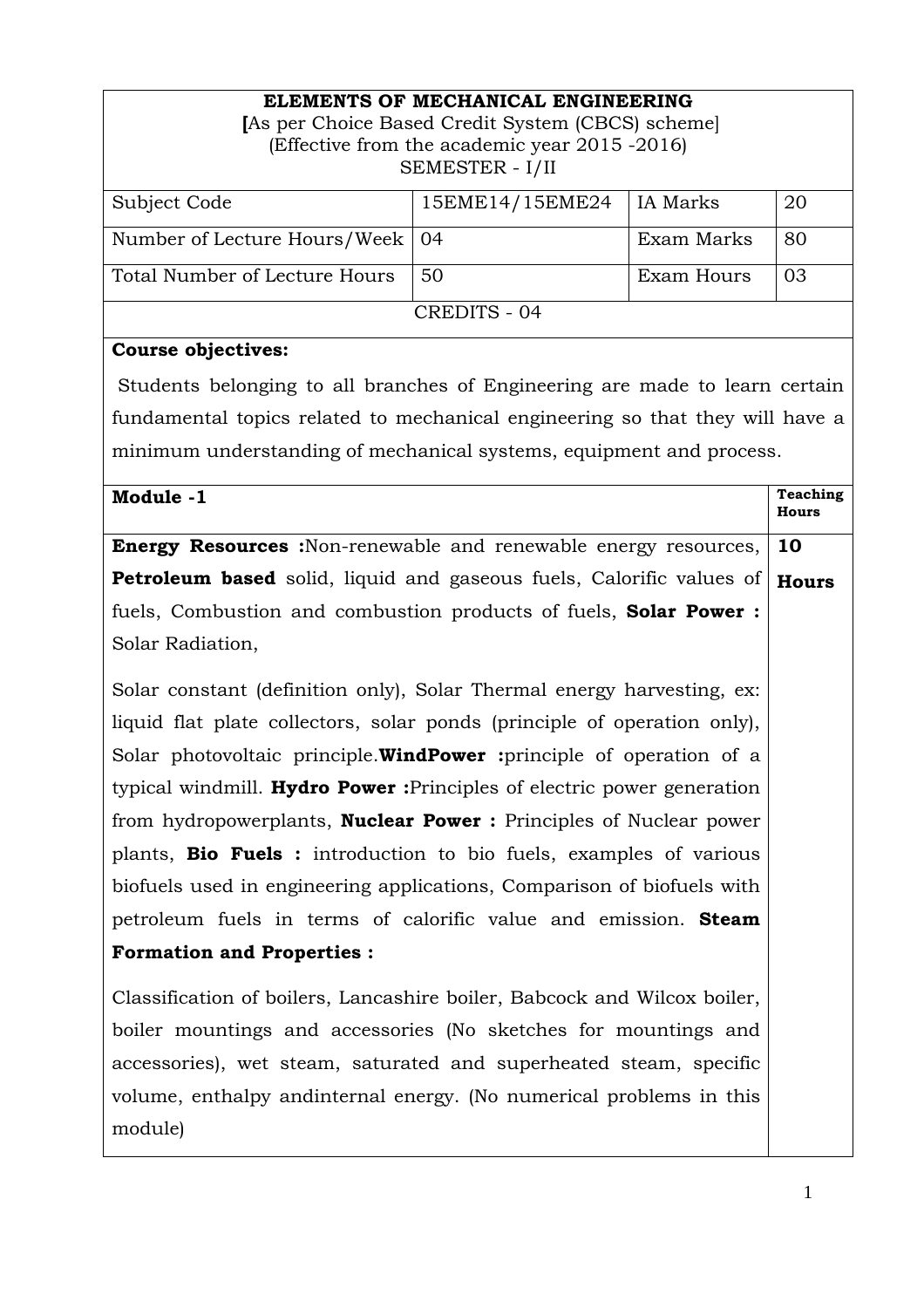# **Module -2 Turbines and IC Engines and Pumps Steam turbines :**Classification, Principle of operation of Impulse and reaction turbines, Delaval's turbine, Parson's turbine. (No compounding of turbines). **Gas turbines :**Classification, Working principles and Operations of Open cycle and closed cycle gas turbines. **Water turbines :**Classification, Principles and operations of Pelton wheel, Francis turbine and Kaplan turbine **Internal Combustion Engines :**Classification, I.C. Engines parts, 2 Stroke and 4 stroke Petrol engines, 4 stroke diesel engines. P-V diagrams of Otto and Diesel cycles. Problems on indicated power, brake power, indicated thermal efficiency, brake thermal efficiency, mechanical efficiency, and specific fuel consumption, [numericals on IC Engines]. **10 Hours Module - 3 Machine Tools and Automation Machine Tools Operations :**  Turning, facing, knurling, Thread cutting, Taper Turning by swivelling the compound rest, Drilling, Boring, Reaming, Tapping, Counter Sinking, Counter Boring, -Plane milling, End milling, Slot milling. (No sketches of Machine tools, sketches to be used only for explaining operations. Students to be shown the available machine tools in the Machine Shop of the college before explaining the operations) **Robotics and Automation : Robotics :**Introduction, classification based on robots configuration; Polar, cylindrical, Cartesian Coordinate and spherical. Application, Advantages, and disadvantages **Automation :**Definition, types –Fixed, Programmable & Flexible automation, NC/ CNC machines: Basic elements with simple block diagrams, advantages and disadvantages. **10 Hours**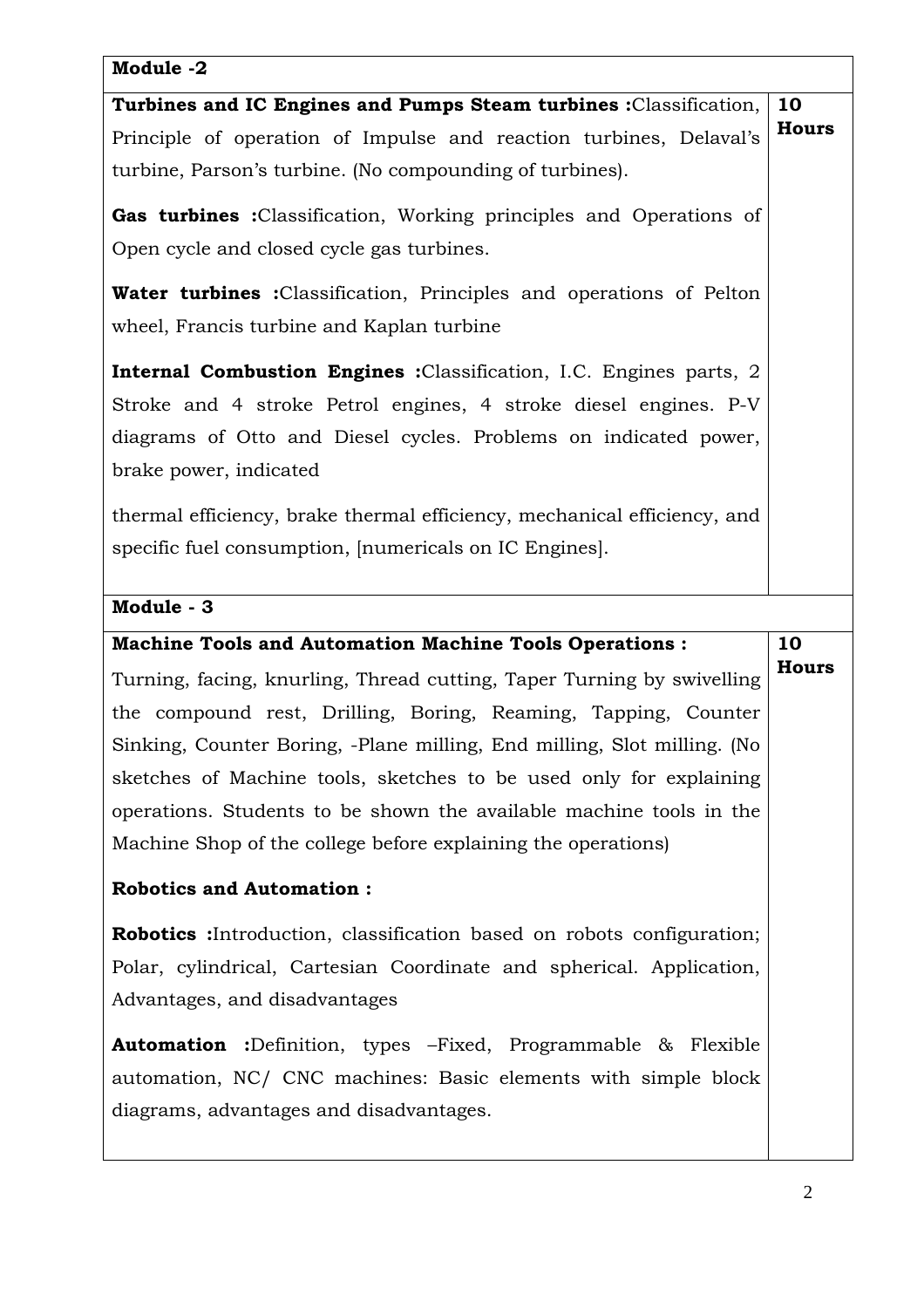| Module-4                                                                                                                                                                                           |                    |  |  |
|----------------------------------------------------------------------------------------------------------------------------------------------------------------------------------------------------|--------------------|--|--|
| Engineering materials and joining processes :                                                                                                                                                      |                    |  |  |
| <b>Engineering Materials</b> :Types and applications of Ferrous<br>&<br>Nonferrous metals and alloys,                                                                                              | <b>Hours</b>       |  |  |
| <b>Composites</b> : Introduction: Definition, Classification and applications<br>(Air craft and Automobiles)                                                                                       |                    |  |  |
| <b>Soldering, Brazing and Welding:</b>                                                                                                                                                             |                    |  |  |
| Definitions, classification and method of soldering, Brazing and<br>welding. Differences between soldering, Brazing and Welding.<br>Description of Electric Arc Welding and Oxy-Acetylene Welding. |                    |  |  |
| Module-5                                                                                                                                                                                           |                    |  |  |
| <b>Refrigeration, Air-Conditioning:</b><br>Refrigerants :properties of refrigerants, list of commonly used                                                                                         | 10<br><b>Hours</b> |  |  |
| refrigerants. Refrigeration -Definitions - Refrigerating effect, Ton of                                                                                                                            |                    |  |  |
| Refrigeration, Ice making capacity, COP, Relative COP, unit of                                                                                                                                     |                    |  |  |
| Refrigeration. Principle and working of vapor compression refrigeration                                                                                                                            |                    |  |  |
| and vapour absorption refrigeration: Principles and applications of air<br>conditioners, Room air conditioner.                                                                                     |                    |  |  |
| <b>Course outcomes:</b>                                                                                                                                                                            |                    |  |  |
| Students shall demonstrate knowledge associated with,                                                                                                                                              |                    |  |  |
| 1. Various Energy sources, Boilers, Prime movers such as turbines and IC<br>engines, refrigeration and air-conditioning systems                                                                    |                    |  |  |
| 2. Metal removal process using Lathe, drilling, Milling Robotics and<br>Automation.                                                                                                                |                    |  |  |
| 3. Fair understanding of application and usage of various engineering<br>materials.                                                                                                                |                    |  |  |
|                                                                                                                                                                                                    |                    |  |  |
| Question paper pattern:                                                                                                                                                                            |                    |  |  |
| The question paper will have ten questions.                                                                                                                                                        |                    |  |  |
| Each full Question consisting of 16 marks                                                                                                                                                          |                    |  |  |
| There will be 2 full questions (with a <b>maximum</b> of <b>four</b> sub questions)                                                                                                                |                    |  |  |